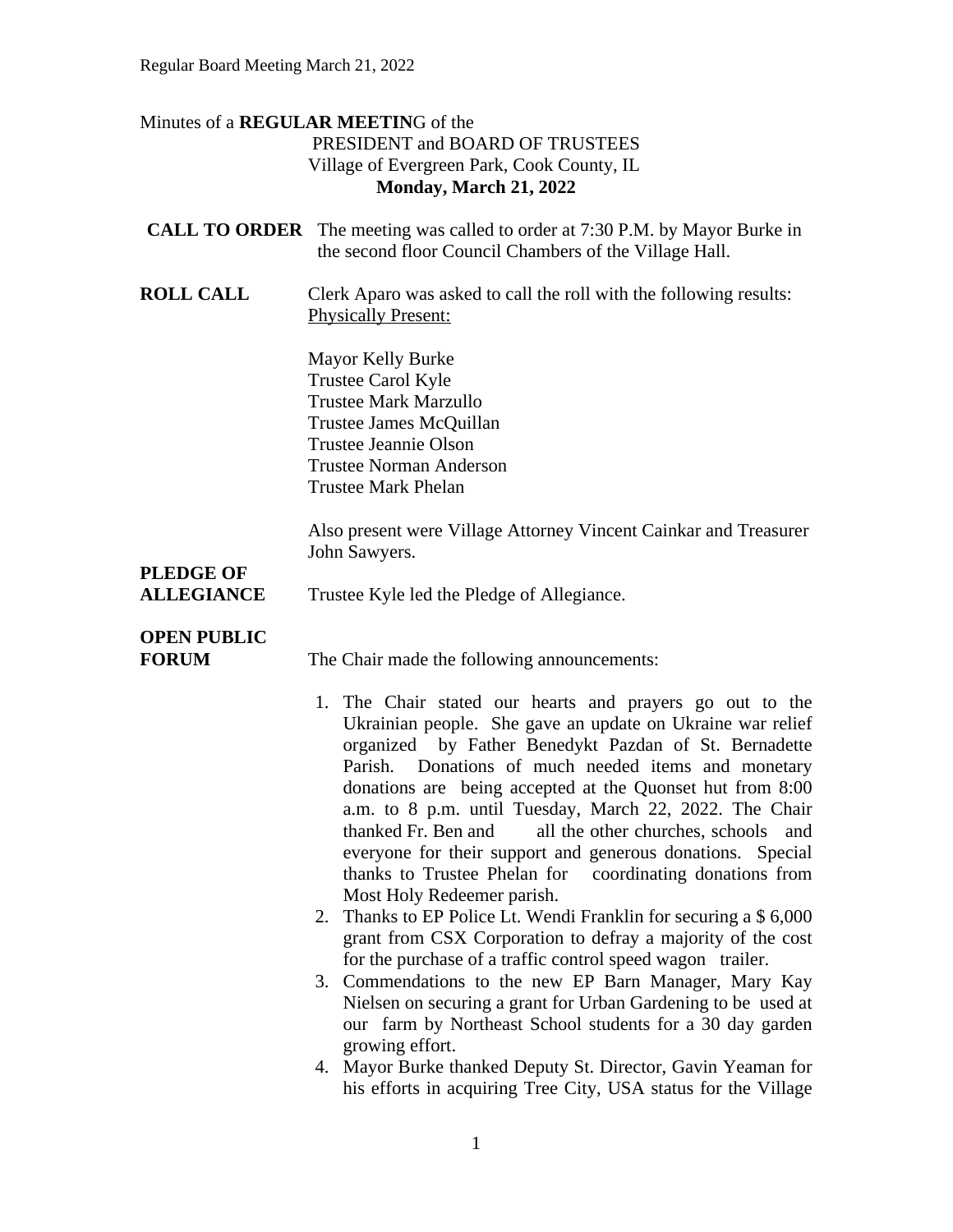of Evergreen Park. The Mayor held up a commemorative plaque and the Board and audience gave Gavin an appreciative round of applause.

- 5. Numerous members of the EP Fire Department have been selected by the State Fire Marshall to receive awards at the Annual Memorial Service and Award Ceremony on May 10, 2022 in Springfield, Illinois. EPFD Engineer Jason Milakovich is receiving the Medal of Valor for rescuing an EP resident from a house fire on October 20, 2021. Other EPFD receiving the Firefighter Excellence citations are Capt. Vollenger, Acting Lt. Turner, Engineer Fineron, Firefighters; Cangelosi, Simich, Schickel, Rhenquist, Williams, Whitehorn, Murphy and Zofkie for their rescue of another EP resident from a structure fire on August 16, 2021. The Chair shared her congratulations to the entire Department.
- 6. EP Green yard waste container pick up begins the first week of April 2022.
- 7. Free income tax return preparation for seniors and disabled adults continue at the Community Center by appointment only. Circuit Breaker Program and property tax freeze assistance is available. Interested parties should contact the OCS office at 708-422-8776.
- 8. The Village Independence Day Parade returns Friday, July 1, 2022 at 6:30 p.m. with fireworks to follow at Duffy Park.
- 9. Trustee Anderson reminded everyone to slow down and make complete stops while driving. Spring weather means more children, people, and pets are in the neighborhoods.
- **OPEN PUBLIC** NONE.

## **REGULAR**

**AGENDA** Motion by Trustee Phelan second by Trustee Kyle to waive the reading of the minutes of the March 7, 2022 Regular Meeting of the President and Board of Trustees and approved as presented was passed by unanimous voice vote and so ordered by the Chair.

#### **RESOLUTION RES. 10-2020**

Motion by Trustee Marzullo second by Trustee McQuillan to Approve **Resolution No. 10-2022** with expenditures of the General Corporate Fund of \$ 539,738.18 and the Water Management Fund, \$309,271.33 and the 95<sup>th</sup> Street TIF Fund, \$37,873.60 and the Street Bond Fund, \$17,270.00 and the Capital Improvement fund, \$ 17,500.00 for a total of \$ 921,653.11. Upon roll call, voting YES Trustees Kyle, Marzullo, McQuillan, Olson,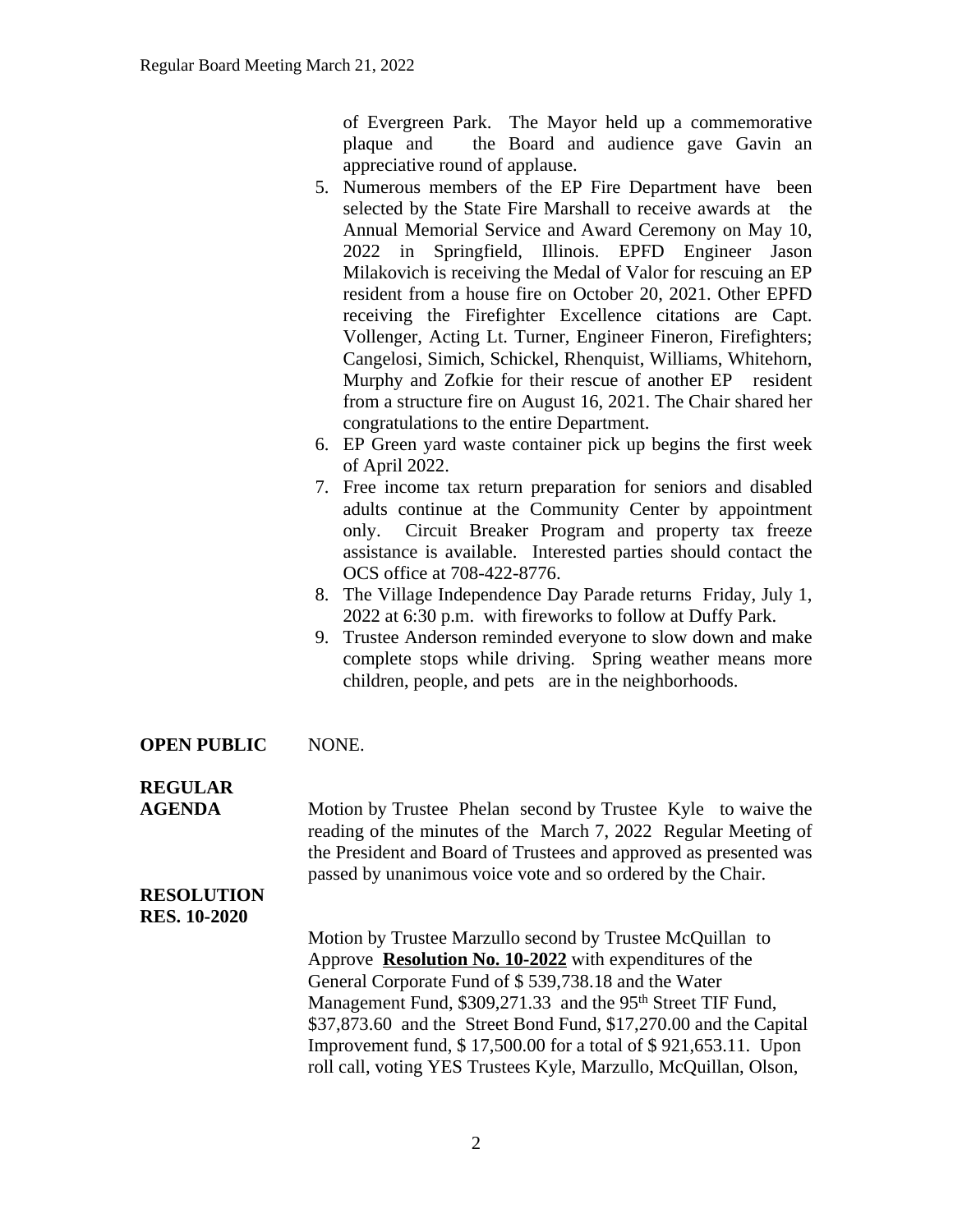Anderson and Phelan; voting NO: NONE. The motion was passed and so ordered by the Chair.

#### **TREASURER'S**

Motion by Trustee Phelan second by Trustee Anderson to approve the Treasurer's report for February 2022 in the amount of \$ 5,321,304.95 in the General Fund and \$ 5,500,905.26 in the Water Management Fund. The motion was passed by unanimous voice vote and so ordered by the Chair.

## **BUSINESS**

**CERTIFICATES** Motion by Trustee Kyle second by Trustee Olson to approve the business license application for relocation of **WOMEN'S HEALTHCARE** to conduct an OB/GYN office located at 2850 W. 95TH Street, Suite 301. The Chair noted this is a move to another suite. Upon roll call, voting YES Trustees Marzullo, McQuillan, Olson, Anderson, Phelan and Kyle voting NO: NONE. The motion was passed and so ordered by the Chair.

## **UNTABLE SPOKE AND**

**VINE** Motion by Trustee Kyle second by Trustee Phelan to untable the application for a Class AA liquor license tabled at the March 7, 2022 meeting. Upon roll **call to untable**, voting Yes Trustees McQuillan, Olson, Anderson, Phelan, Kyle, and Marzullo voting NO: NONE.

#### **CLASS AA SPOKE & VINE**

Motion by Trustee Phelan second by Trustee Kyle to approve the Class AA Liquor License for Bespoke LLC, **D/B/A SPOKE** AND VINE located at 2517 W. 95<sup>th</sup> Street. The Chair noted the applicants are in the audience. Trustee Marzullo asked about the room shown on the floorplan. Bridget explained that area is not accessible to them and it is a utility room. Upon roll call, voting YES Trustees Olson, Anderson, Phelan, Kyle, Marzullo, and McQuillan voting NO: NONE. The motion was passed and so ordered by the Chair.

## **ORDINANCE**

**NO. 5-2022** Motion by Trustee Marzullo second by Trustee McQuillan to approve **ORDINANCE NO. 5-2022, "AN ORDINANCE OF THE VILLAGE OF EVERGREEN PARK, COOK COUNTY, ILLINOIS, APPROVING THE RESERVATION OF VOLUME CAP IN CONNECTION WITH PRIVATE ACTIVITY BOND ISSUES, AND RELATED MATTERS."** Attorney Cainkar explained since interest rates were low there was no need to do this. Now that rates are increasing it is a good time to consider the bonds to be sold to other entities for a small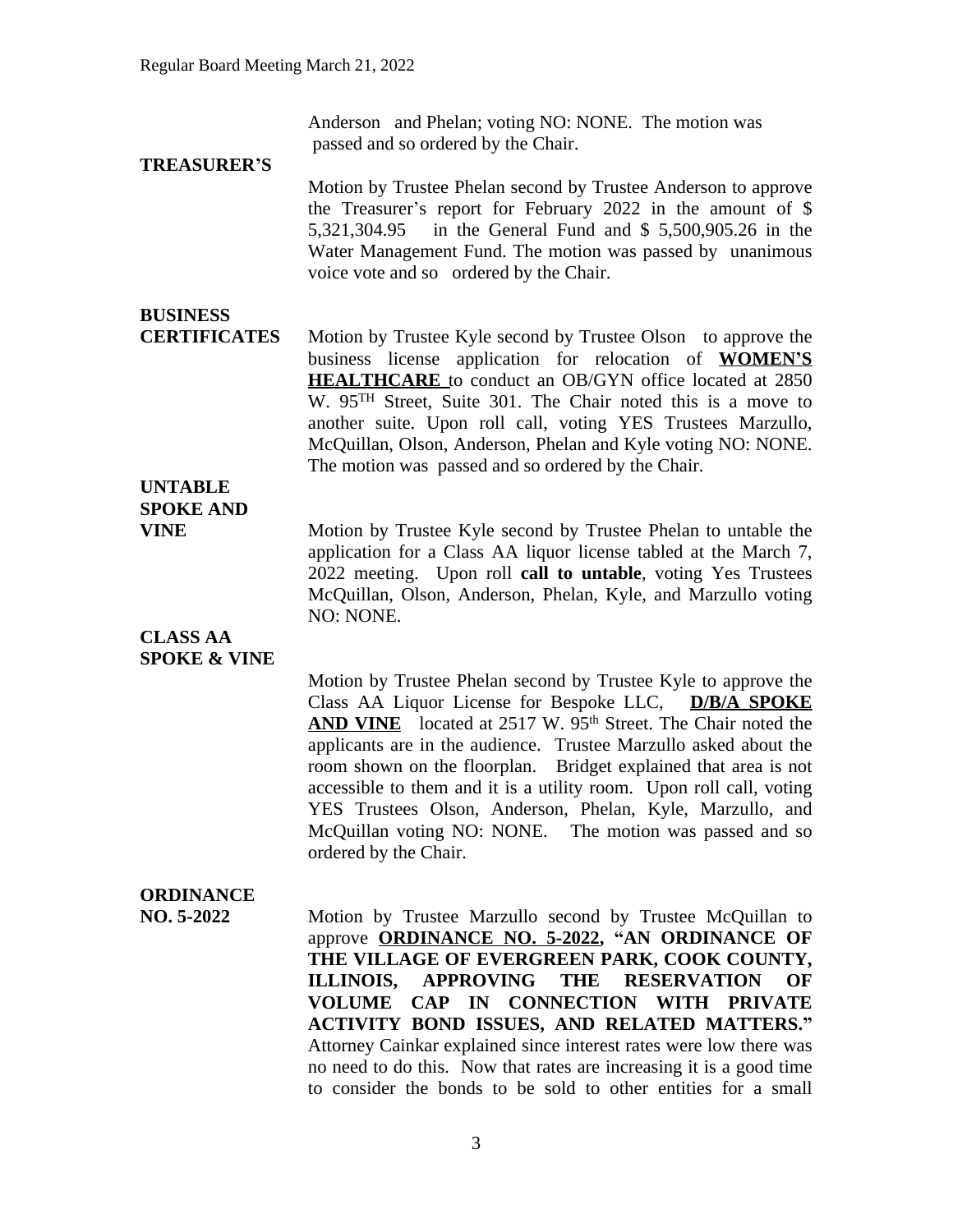commission. Upon roll call, voting YES Trustees Anderson, Phelan, Kyle, Marzullo, McQuillan and Olson voting NO: NONE. The motion was passed and so ordered by the Chair.

#### **RESOLUTION**

#### **RESOLUTION NO. 4-2022**

Motion by Trustee McQuillan second by Trustee Olson to approve **RESOLUTION NO. 4-2022 "A RESOLUTION FOR IMPROVEMENT UNDER THE ILLINOIS HIGHWAY CODE IN THE AMOUNT OF \$1,090,270.75- STREET REHABILITATION PROJECT."** The Chair noted this is from the Rebuild Illinois funds and is for the paving project in the southwest quadrant of the village. Engineer Klass explained this resolution is required by IDOT to allocate the monies for the project. Upon roll call, voting YES Trustees Kyle, Marzullo, McQuillan, Olson, Anderson and Phelan voting NO: NONE. The motion was passed and so ordered by the Chair.

### **EPPD DECLARE (2) VACANCIES/AUTHORIZE HIRE (2) FOR EPPD**

Motion by Trustee Phelan second by Trustee Anderson to approve Police Chief Saunders recommendation to declare (2) two vacancies in the Evergreen Park Police Department (due to the retirement of Detective Jack Murphy and Officer David Sass) and hire (2) two individuals from the Probationary Patrol Officer Eligibility List. Upon roll call, voting YES Trustees Marzullo, McQuillan, Olson, Anderson, Phelan; and Kyle; voting NO: NONE. The motion was passed and so ordered by the Chair.

# **ENGINEER'S**

**REPORT** Mr. Klass stated various projects are being prepared and he will report to the Board as they progress.

## **ATTORNEY**

**REPORT** The Attorney had no report.

## **AUDIENCE**

**MEMBER** Rev. Doyle Landry related he had spoken at a previous meeting in October of 2021 regarding the poor treatment he received as a Marine Corp. Veteran at Potbelly's sandwich shop. He followed the advice of Mayor Burke and contacted the corporate offices for Potbelly's and other stores. He expressed his thanks to the Mayor and the Board and reported the situation has improved. He is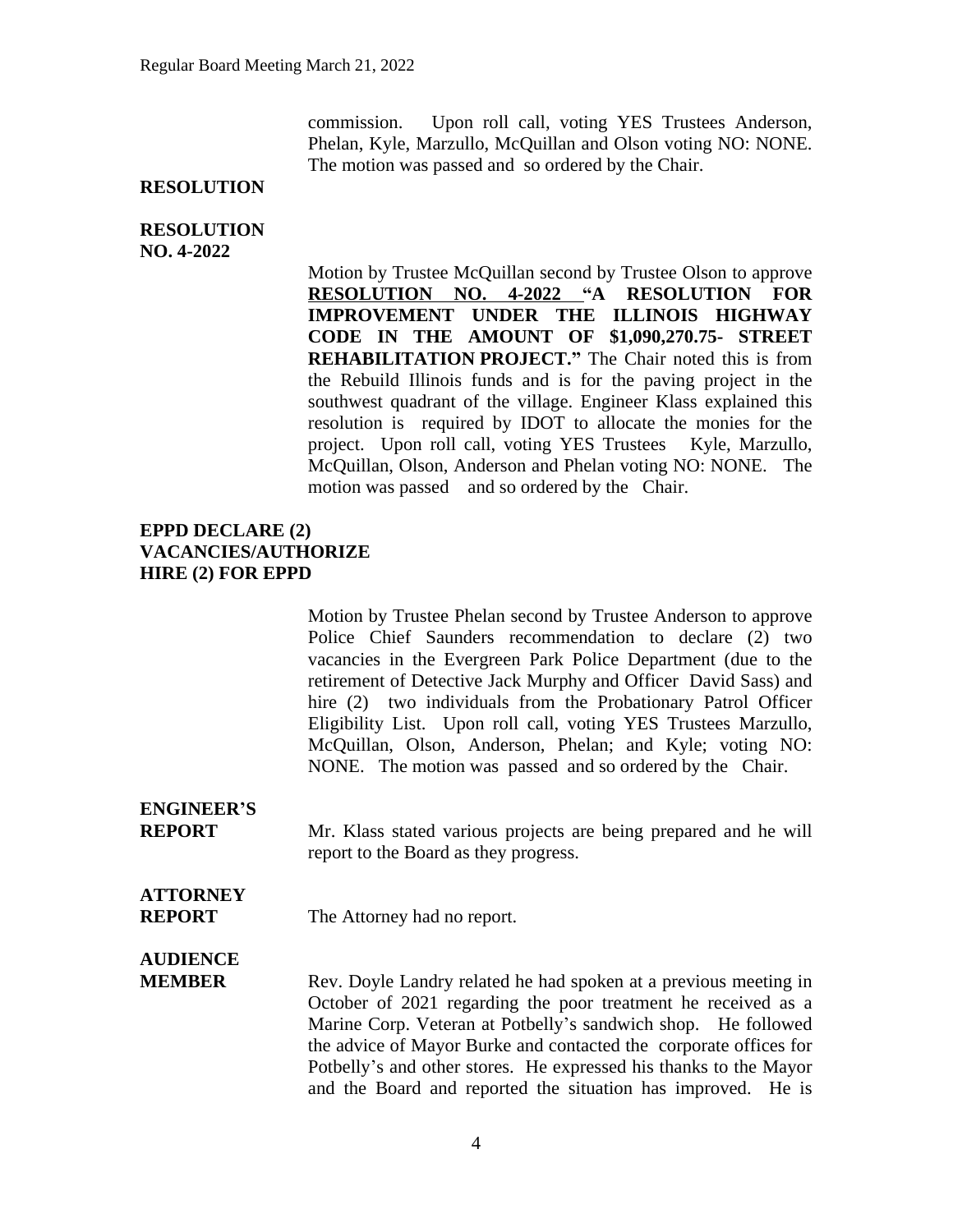currently acting as a mentor and urges the younger generation to have respect for all military veterans. The Chair thanked him for his service.

## **BIDS LANDSCAPE**

**BIDS 2021 -2022** Motion by Trustee Phelan second by Trustee Kyle to approve the recommendation from the PW Director Lorenz to award the 2022 Turf Maintenance for all the public parks to the low bidder Kawa Landscape for 30 weekly visits at a cost of \$ 30,570.00. Public bids were opened on March 15, 2022. Upon roll call, voting YES Trustees McQuillan, Olson, Anderson, Phelan, Kyle and Marzullo voting NO: NONE. The motion was passed and so ordered by the Chair.

**50 ACRE PARK TURF MAINT.**

> Motion by Trustee Marzullo second by Trustee Olson to approve the request from PW Director Lorenz to award the 50 Acre Park turf maintenance to the only bidder, Semmer Landscape in the amount of \$33,600.00 for 30 weekly cuttings. Public bids were opened on March 15, 2022. Upon roll call, voting YES: Trustees Olson, Anderson, Phelan, Kyle, Marzullo and McQuillan voting NO: NONE. The motion was passed and so ordered by the Chair.

## **YUKICH FIELDS**

**TURF MAINT.** Motion by Trustee Phelan second by Trustee Kyle to award the turf maintenance of Yukich Fields to the only bidder, Semmer Landscape in the amount of \$ 21,938.00. Public Bids were opened on March 15, 2022. Upon roll call, voting YES Trustees Anderson, Phelan, Kyle, Marzullo, McQuillan and Olson voting NO: NONE. The motion was passed and so ordered by the Chair.

## **RFP'S STREET**

**PAVING** Motion by Trustee Marzullo second by Trustee Kyle to approve PW Director's request to authorize the village engineer to solicit RFP's for the asphalt resurfacing of street, concrete work, storm inlets and catch basins in Section 11. Section 11 area includes Central Park to Pulaski from 95<sup>th</sup> Street to 99<sup>th</sup> Street. Upon roll call, voting YES Trustees Phelan, Kyle, Marzullo, McQuillan, Olson and Anderson voting NO: NONE. The motion was passed and so ordered by the Chair.

# **RFP'S FOR**

**FENCING** Motion by Trustee Kyle second by Trustee McQuillan to approve the PW Director's request to solicit requests for proposals for the